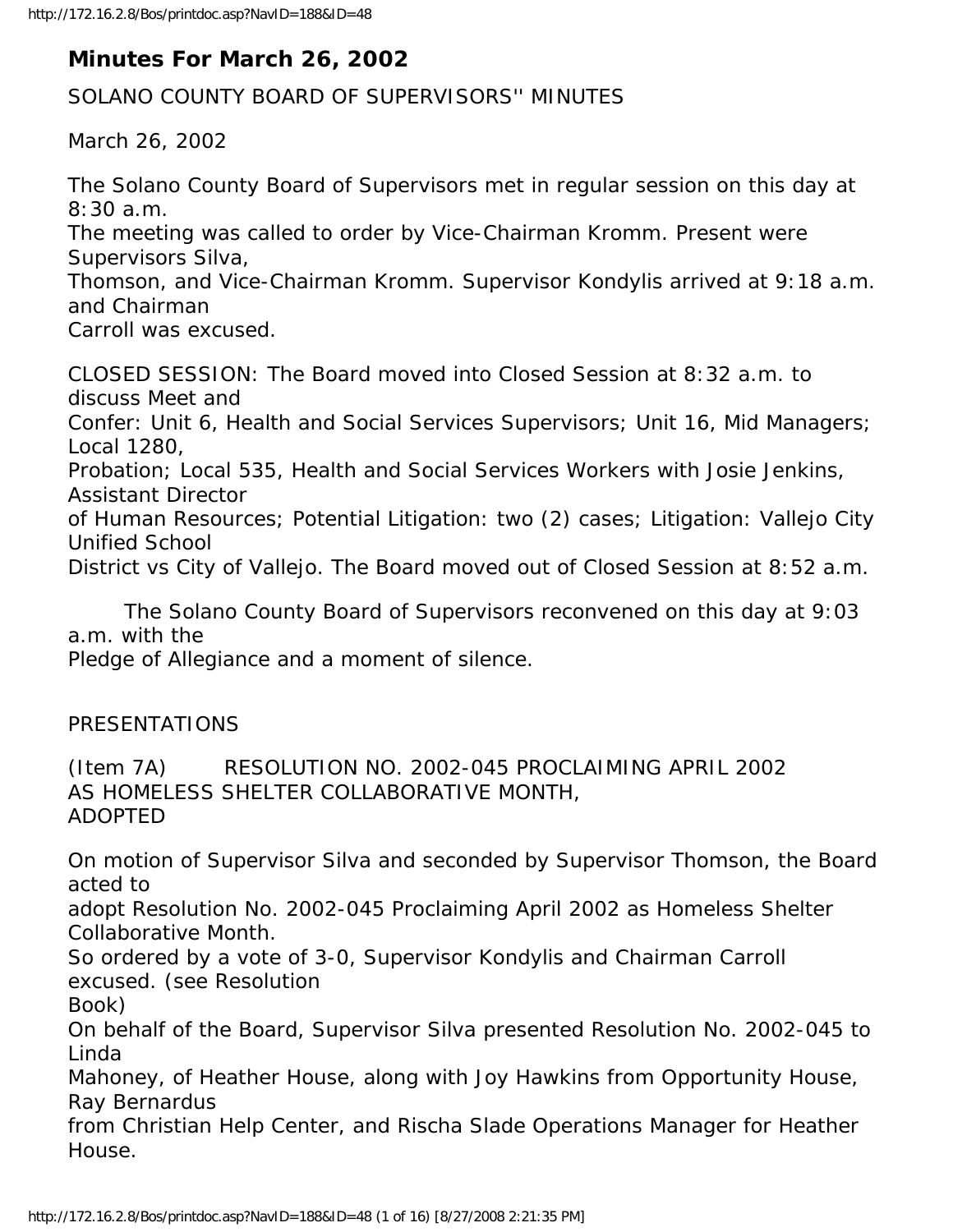Ms. Mahoney thanked the Board for all the support for the shelter collaborative, noted the

brief history of Heather House, discussed the number of grants that are being pursued by the

collaborative, and the tireless work that has been done to serve the homeless in the community.

(Item 7B) RESOLUTION NO. 2002-046 PROCLAIMING APRIL 1 THROUGH APRIL 7, 2002 TO BE GLASSY-WINGED SHARPSHOOTER AWARENESS WEEK IN SOLANO COUNTY, ADOPTED

On motion of Supervisor Thomson and seconded by Supervisor Silva, the Board acted to

adopt Resolution No. 2002-046 proclaiming April 1 through April 7, 2002 to be Glassy-Winged

Sharpshooter Awareness Week in Solano County. So ordered by a vote of 3-0. Supervisor Kondylis

and Chairman Carroll excused. (see Resolution Book)

On behalf of the Board, Supervisor Thomson presented Agricultural

Commissioner Susan

Cohen with Resolution No. 2002-046.

Ms. Cohen discussed the Glassy-Winged Sharpshooter and the effect infestation can

cause. Ms. Cohen noted the importance of public awareness.

Jay Seslowe, Assistant Agriculture Commissioner, gave a brief overview of the threat of

the Glassy Wing Sharpshooter, and the importance of outreach and awareness.

ITEMS FROM THE FLOOR

APPEARANCE BY NORA MARTINEZ RE THE HOMELESS

Nora Martinez, Fairfield, voiced concern regarding the homeless, safety issues of the

homeless, and feels many of the homeless are being victimized.

APPEARANCE BY DONALD TIPTON, RE VARIOUS ISSUES

Donald Tipton, Vallejo, voiced concerns regarding long closed sessions, with Legislative

Analyst Paul Yoder having been retained for the entire day on March 12, 2002 to address

legislative concerns of formation of an open space district, and with the process of appointment

for Grand Jurors.

 County Counsel Dennis Bunting reviewed the nomination and selection process for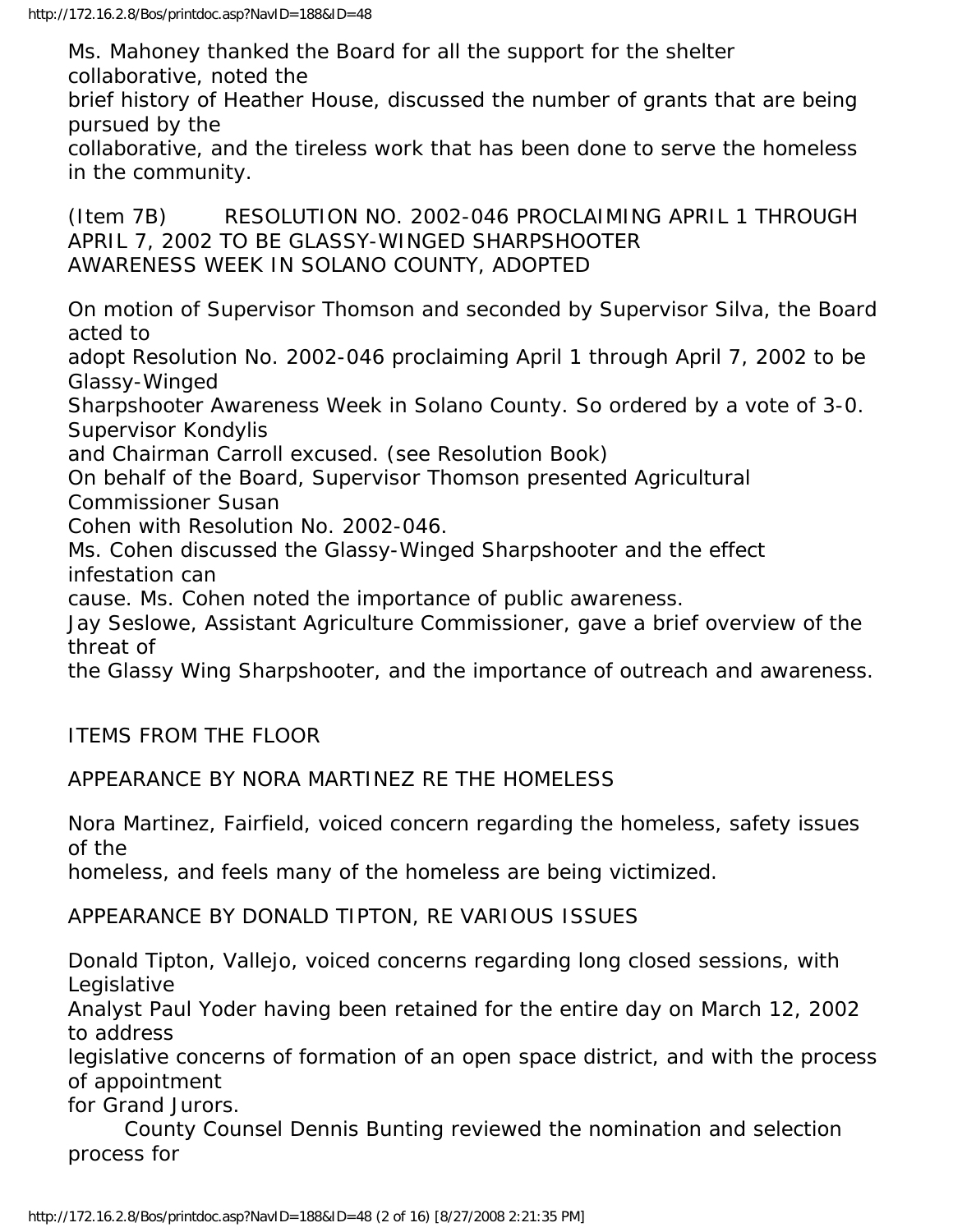Grand Jurors.

APPEARANCE BY CHARLOTTE KIMBALL RE WINTERS LIBRARY

 Charlotte Kimball, Winters Friends of the Library, thanked the Board for support of the

formation of the Winters Library District Joint Powers Authority (JPA), noted the loss of the tax

measure to fund the library in Winters, the measure passed in Solano County with 52% majority,

the remaining need for a library in Winters, and Ms. Kimball urged the Board not to disband the

JPA until further community discussion and education is done.

REPORT BY SUPERVISOR SILVA RE OPEN SPACE DISTRICT AND TRAFFIC RELIEF PROJECTS

 Supervisor Silva, as the Board representative to the Solano Transportation Authority

(STA), noted the study done by the STA regarding moving traffic through I680/ I80 area, public

transportation needs, and the proposed ballot measure for a ½ cent sales tax. A summit was held involving Solano Land Trust, Open Space representatives, the Solano

Economic Development Corporation (SEDCORP), and most political agencies in the County to

address open space in the County. The resulting study is now out for public comment. The open

space advocates are also looking for a funding mechanism to fund maintenance and acquisition

of open space in the County.

The STA Board, the open space advocates, County Staff and representatives from the

Solano County Mayors Conference have met to work on some type of proposal to address

transportation and open space needs in the County. Supervisor Silva outlined ways of forming an

open space district through two different Government Code sections. Through GC 35100, a

district could be crafted to address open space and transportation needs, and could go into effect

in January 2003. The proposed open space district board would start with an eleven-member

interim Board and evolve to five members being directly elected, and six appointed members.

This type of board would ensure support and representation for success.

The open space district board would need time to complete their report and to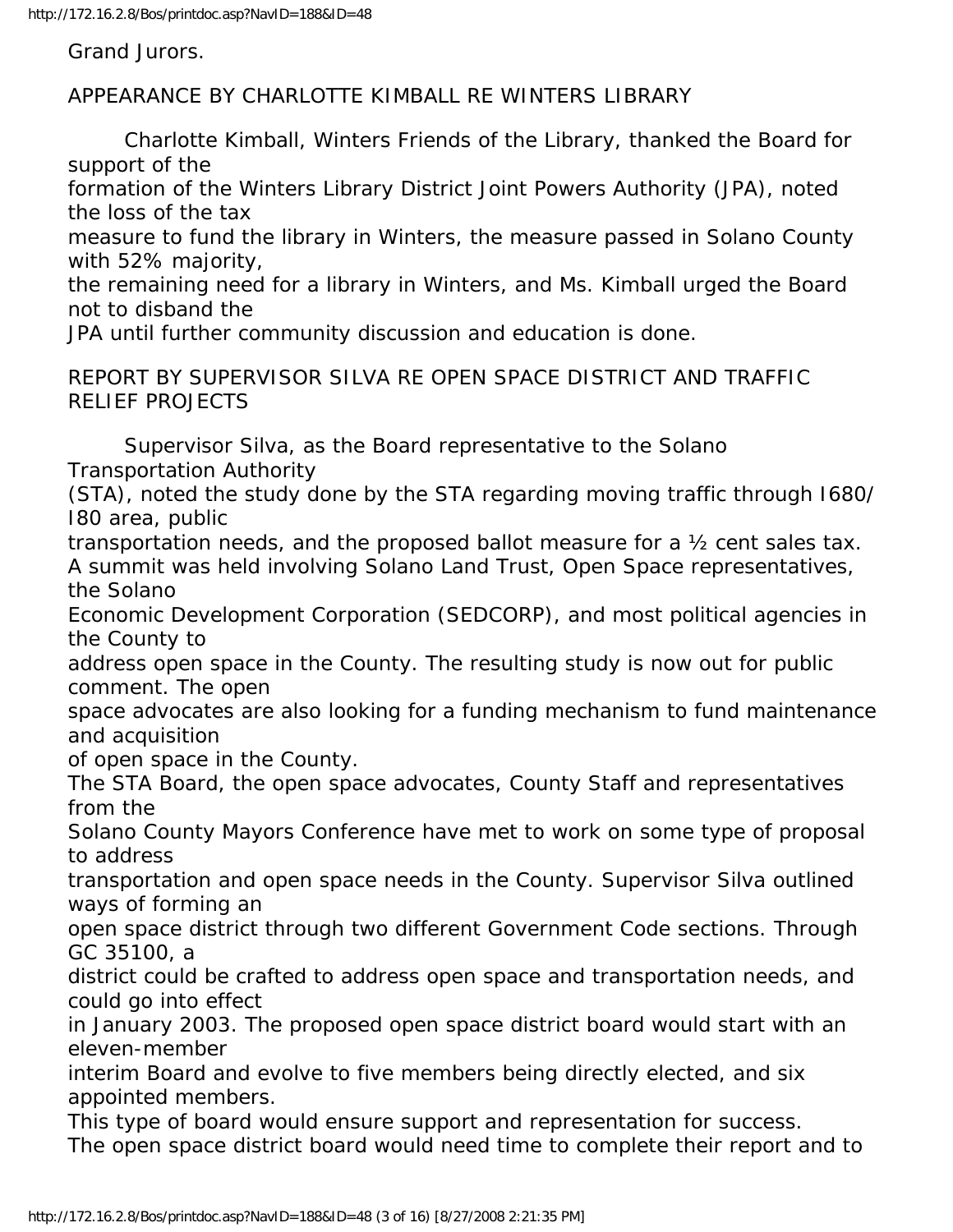devise a

mechanism for funding. If a 1/2 cent sales tax is put on the November ballot, STA agrees to put

forward \$300,000 to the open space district, which would be funded for 20 years and could

increase with the growth of the sales tax. One million dollars would be put up in the first two

years to create access for the public to open space areas.

If these agreements progress, Supervisor Silva noted he would come to the County for

support in the amount of \$200,000 for startup funds for the first year, which could be paid back

over a set period of time from STA funds and/or open space district funds. This proposal will

enable the creation of an open space district in the County.

This proposal was presented to the Solano County Mayors'' Conference, which adopted a

resolution to support the proposal. The mayors will take this proposal back to their city councils.

Presentations will be done with STA and the open space advocates at each of the seven cities.

Further meetings will be held for more input on this issue.

#### APPROVAL OF AGENDA

On motion of Supervisor Thomson and seconded by Supervisor Silva, the Board acted to

approve the submitted Agenda, incorporated herein by reference, with the following modifications:

(Item 15) Registrar of Voters:

Receive and approve the Certification and Results of the Direct Primary Election, held on March 5, 2002; receive and approve the Certificate of Facts for the Democratic and Republican Central Committees, removed from the Consent Calendar.

So ordered by a vote of 4-0; Chairman Carroll excused.

#### CONSENT CALENDAR

On motion of Supervisor Silva and seconded by Supervisor Kondylis, the Board acted to

approve the following Consent Calendar items by a vote of 4-0; Chairman Carroll excused.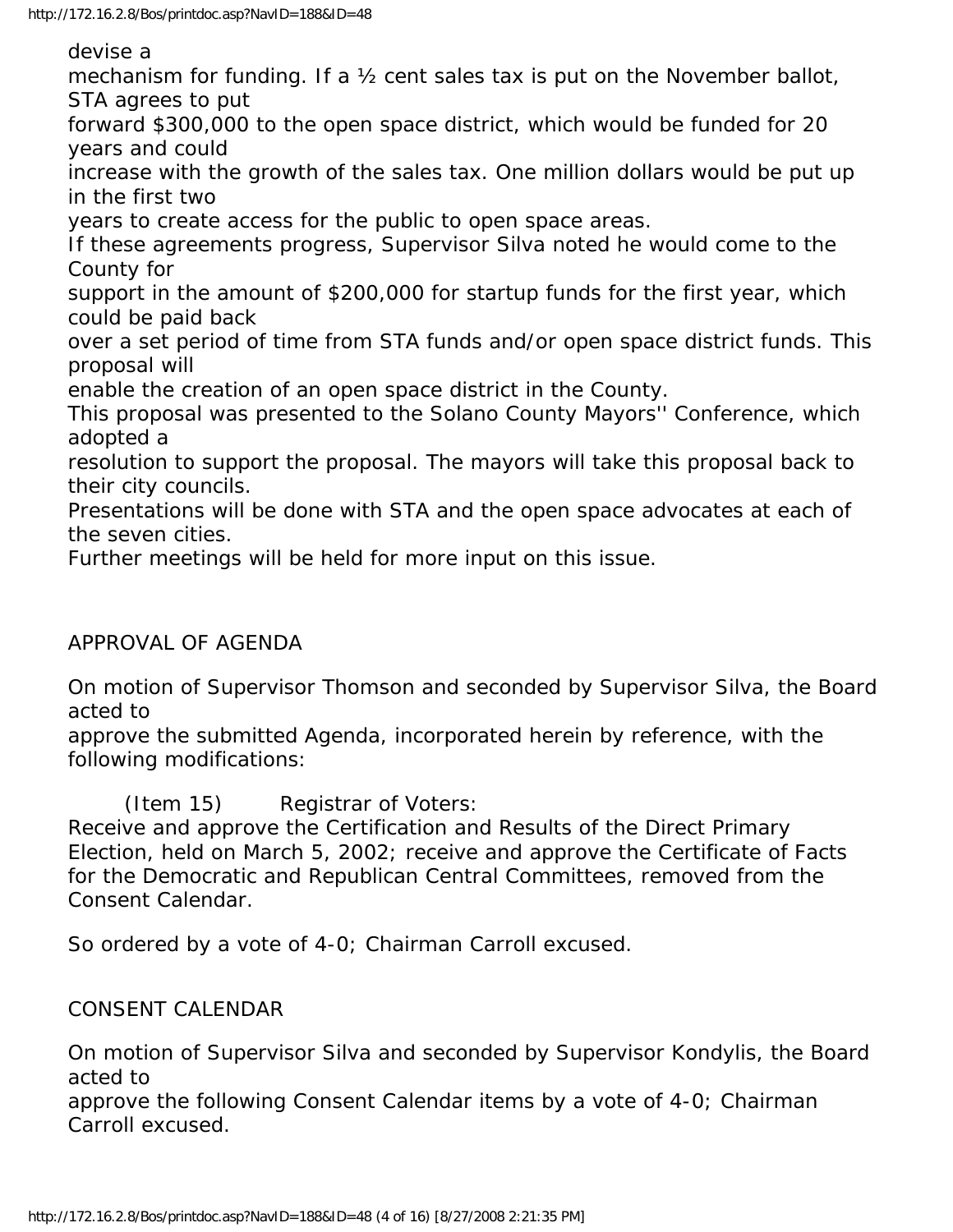(Item 12) MINUTES OF BOARD OF SUPERVISORS MEETING OF FEBRUARY 26, 2002 AND MARCH 5, 2002, RURAL NORTH VACAVILLE WATER DISTRICT FEBRUARY 26, 2002, AND IN-HOME SUPPORTIVE SERVICES PUBLIC AUTHORITY MARCH 5, 2002, as outlined in the Agenda Submittal from the Clerk of the Board dated March 26, 2002, incorporated herein by reference, approved.

(Item 13) AMENDMENT TO AGREEMENT WITH MATTINA ENTERPRISES, L. L.C. RE

DEVELOPMENT OF COUNTY PROPERTY AT NORTHEAST CORNER OF FAIRGROUNDS DRIVE AND SAGE STREET, VALLEJO, as outlined in the Agenda Submittal from the County Administrator''s Office dated March 26, 2002,

incorporated herein by reference, approved and County Administrator authorized to

sign said contract on behalf of Solano County.

(Item 14A) AGREEMENT WITH HAYASHIDA ARCHITECTS, EMERYVILLE, RE ADA

COMPLIANCE/TRANSITION PLANNING SERVICES, as outlined in the Agenda Submittal from General Services dated March 26, 2002, incorporated herein by reference, approved and County Administrator authorized to sign said contract on

behalf of Solano County and the Director of General Services authorized to sign any

resulting amendments.

(Item 14 B) FIVE-YEAR LEASE AGREEMENT WITH MEYER-GREEN VALLEY 111 RE

RESPONSIBLE FATHERS'' PROGRAM AT 301 GEORGIA STREET, VALLEJO, as outlined in the Agenda Submittal from General Services dated March 26, 2002,

incorporated herein by reference, approved and Chairman authorized to sign said

contract on behalf of Solano County.

(Item 16) ANNUAL INVESTMENT POLICY DATED APRIL 1, 2002, as outlined in the

Agenda Submittal from the Treasurer/Tax Collector/County Clerk dated March 26,

2002, incorporated herein by reference, approved.

RESOLUTION NO. 2002-047 DELEGATING INVESTMENT AUTHORITY

TO

THE SOLANO COUNTY TREASURER/TAX COLLECTOR/COUNTY CLERK, adopted. (see Resolution book)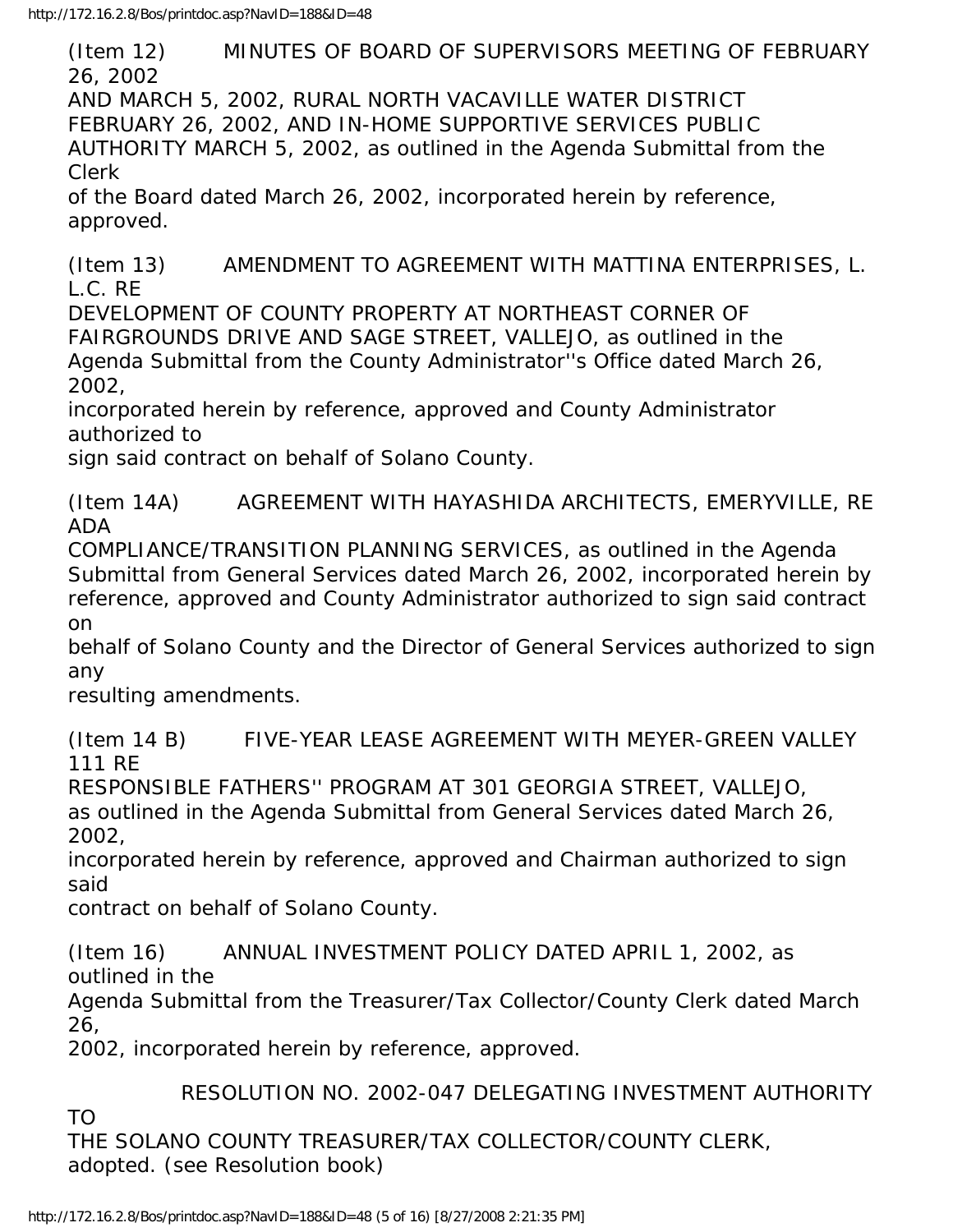(Item 17) SUBMITTTAL OF STATE PUBLIC HEALTH GRANT APPLICATIONS FOR

FAMILY PLANNING INFORMATION AND EDUCATION PROGRAM, HEALTHY EATING AND CHILDHOOD OVERWEIGHT PREVENTION PROJECT, KIDS'' PLATES MINI GRANT CHILD UNINTENTIONAL INJURY PREVENTION PROJECT, SOLANO CAR SEAT CONNECTION PROJECT GRANT, IMMUNIZATION COLLABORATIVE PARTNERS PROPOSAL, AND FAMILY VIOLENCE PREVENTION STRATEGIC PLANNING PROJECT, as outlined in the Agenda Submittal from Health and Social Services dated March 26,

2002, incorporated herein by reference, approved and Chairman authorized to sign

resulting contracts on behalf of Solano County.

RESOLUTION NO. 2002-048 APPROVING THE SUBMISSION OF GRANT APPLICATION TO THE STATE OF CALIFORNIA (FAMILY PLANNING INFORMATION AND EDUCATION PROGRAM), adopted. (see Resolution Book)

(Item 18) APPROPRIATION TRANSFER IN THE AMOUNT OF \$38,000 FROM THE

FOUTS SPRINGS'' CONTINGENCIES FUND RE EMERGENCY REPAIRS, as outlined in the Agenda Submittal from Fouts Springs Youth Facility dated March 26,

2002, incorporated herein by reference, approved.

(Item 19) ORDINANCE NO. 1618 AMENDING SECTIONS 25-400 & 601 OF CHAPTER 25

OF THE SOLANO COUNTY CODE, RELATING TO LAND APPLICATION OF BIOSOLIDS, adopted. (see Ordinance Book)

(Item 20) RESOLUTION NO. 2002-049 AUTHORIZING SUSAN COHEN, AGRICULTURAL COMMISSIONER/SEALER OF WEIGHTS AND MEASURES, TO EXECUTE AGREEMENT #01-0569 FOR JANUARY 2002 THROUGH DECEMBER 2003, adopted. (see Resolution Book)

THE

APPROPRIATION TRANSFER FROM UNANTICIPATED REVENUE IN

AMOUNT OF \$23,900, as outlined in the Agenda Submittal from the Department of

Agriculture dated March 26, 2002, incorporated herein by reference, approved.

SPECIAL DISTRICTS GOVERNED BY THE BOARD OF SUPERVISORS:

Solano County Housing Authority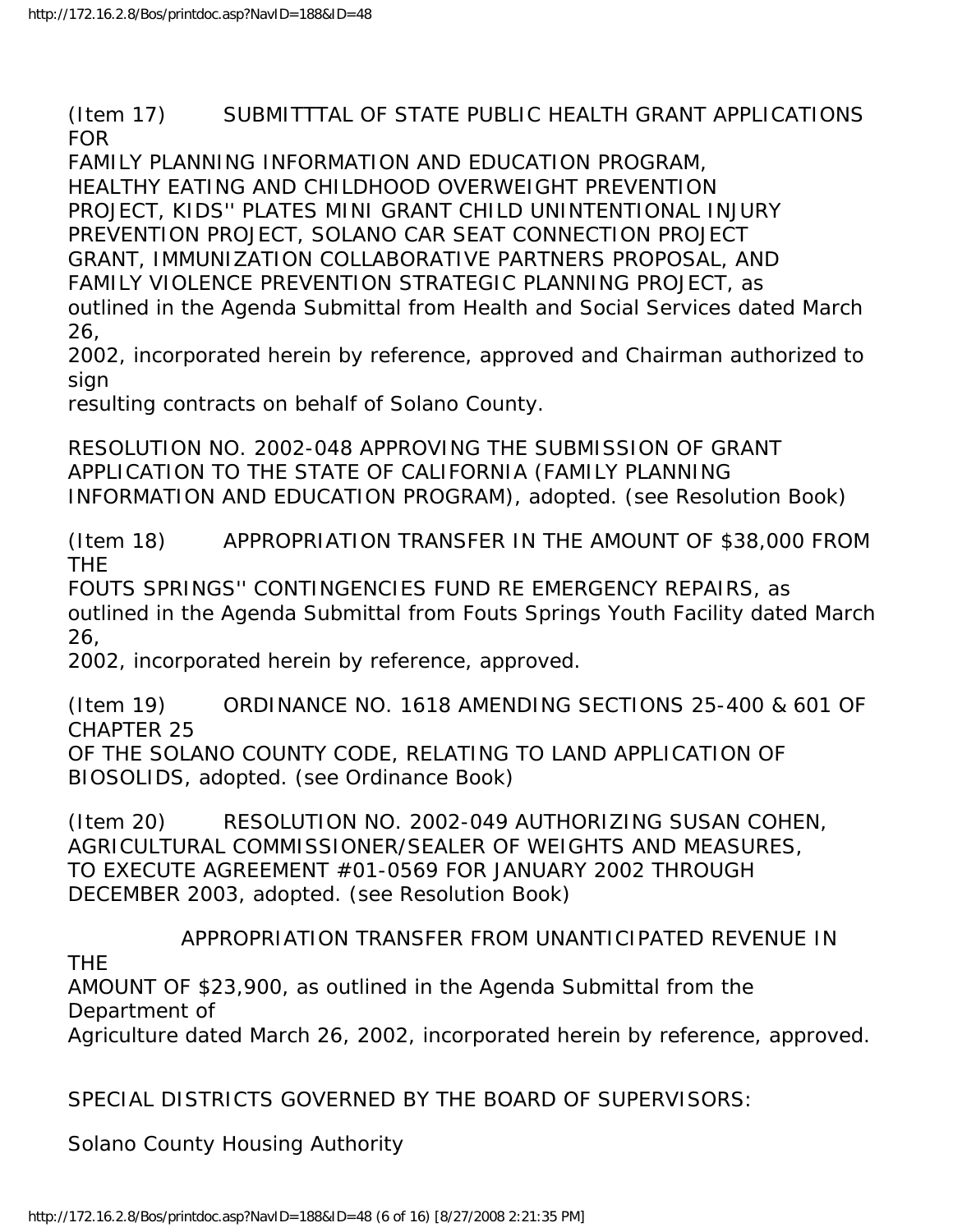(Item 21) RESOLUTION APPROVING HOUSING AND URBAN DEVELOPMENT (HUD) BUDGETS FOR SECTION 8 HOUSING VOUCHERS FOR FY 2002-2003, as outlined in the Agenda Submittal from the Department of Environmental Management dated March 26, 2002, incorporated herein by reference, approved. ORDERS

(Item 15) CERTIFICATION AND RESULTS OF THE DIRECT PRIMARY ELECTION, HELD MARCH 5, 2002, APPROVED

#### CERTIFICATE OF FACTS FOR THE DEMOCRATIC AND REPUBLICAN CENTRAL COMMITTEES, APPROVED

The Board was provided with an Agenda Submittal from the Registrar of Voters dated

March 26, 2002, incorporated herein by reference, regarding certifying the results of the March 5,

2002 election.

Donald Tipton, Vallejo, voiced concern that the election results by precinct were not

included in the packet, with the number of people registered to vote, with a 32% turnout at the

polls, and feels a study needs to be done to find out why people are not voting. There was a brief discussion regarding voter turnout.

 On motion of Supervisor Silva and seconded by Supervisor Thomson, the Board acted to

approve the Certification and Results of the March 5, 2002 Primary Election and to approve the

Certificate of Facts for the Democratic and Republican Central Committees. So ordered by a

vote of 4-0; Chairman Carroll excused.

(Item 23) DEPARTMENTAL RESPONSE TO PUBLIC COMMENTS REGARDING THE COUNTY CODE ENFORCEMENT PROGRAM, RECEIVED

### COUNTY CONFIDENTIALITY POLICY REAFFIRMED

Director of Environmental Management Birgitta Corsello reviewed the information

contained in the Agenda Submittal from her department dated March 26, 2002, incorporated

herein by reference, regarding response to comments made by Donald Tipton on March 5 and 12,

2002. Ms. Corsello also reviewed the County Confidentiality Policy and procedure.

County Counsel Dennis Bunting discussed the qualified privilege to ensure the right of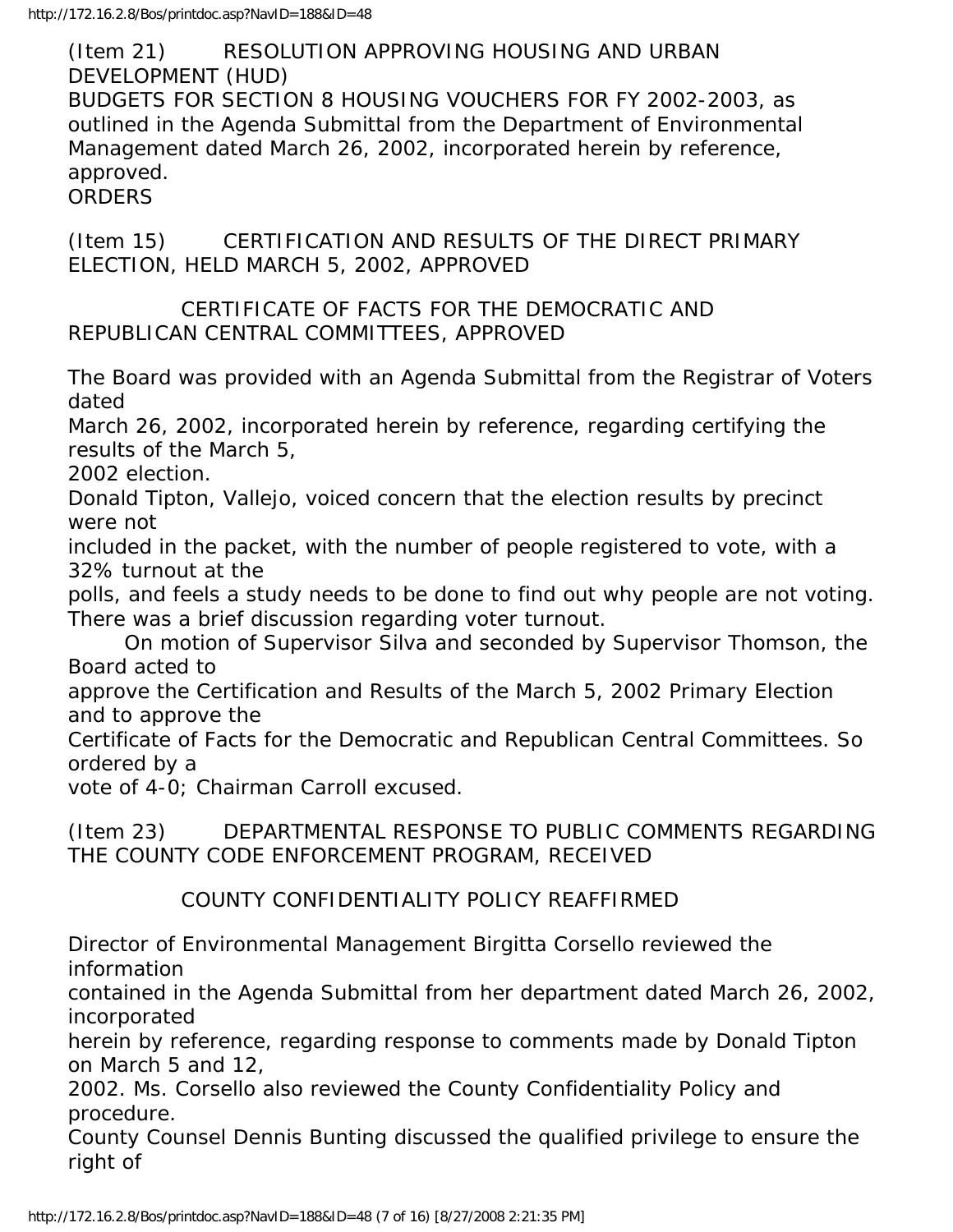privacy and the ability of the department to investigate complaints, and that no names of

complaining witnesses have ever had to be divulged until the case has gone to court. Mr.

Bunting noted the hazards for staff relative to Code Enforcement, protective actions taken to

ensure the safety of the staff, and feels the department does an excellent job in maintaining

confidentiality.

Supervisor Silva voiced concern relative to the amount of staff time and costs in

collecting data in response to the issues voiced by Mr. Tipton, and the lost time that could have

been dedicated to code enforcement. Supervisor Silva noted the numerous public appearances by

Mr. Tipton and Mr. Charles Bailhache relative to code enforcement problems in Homeacres,

discussed confidentiality procedures in his office, and noted his office will continue to vigorously

pursue code enforcement issues in Homeacres.

Donald Tipton, Vallejo, expressed concern that in fact David James did state Mr.

Tipton''s name in public session relative to complaints filed in the Homeacres area, feels that a

persons'' name should not be used in a public forum, and that there will be repercussions as a

result of the public identification of him. Mr. Tipton suggested changes to the procedure on

following up on code enforcement complaints to ensure confidentiality.

Supervisor Kondylis noted the many problems over the years in Homeacres, there have

been many improvements over the past few years, and emphasized the need to vigorously work

to eliminate the egregious Health and Safety Code violations and any real threats to the

community through code enforcement.

Supervisor Silva discussed the large amount of money and time that has been spent in

Homeacres for rehabilitation, painting of homes, and the assistance to homeowners to upgrade

electrical, sewer and water services.

 On motion of Supervisor Silva and seconded by Supervisor Kondylis, the Board acted to

receive departmental response to public comments regarding the County Code Enforcement Program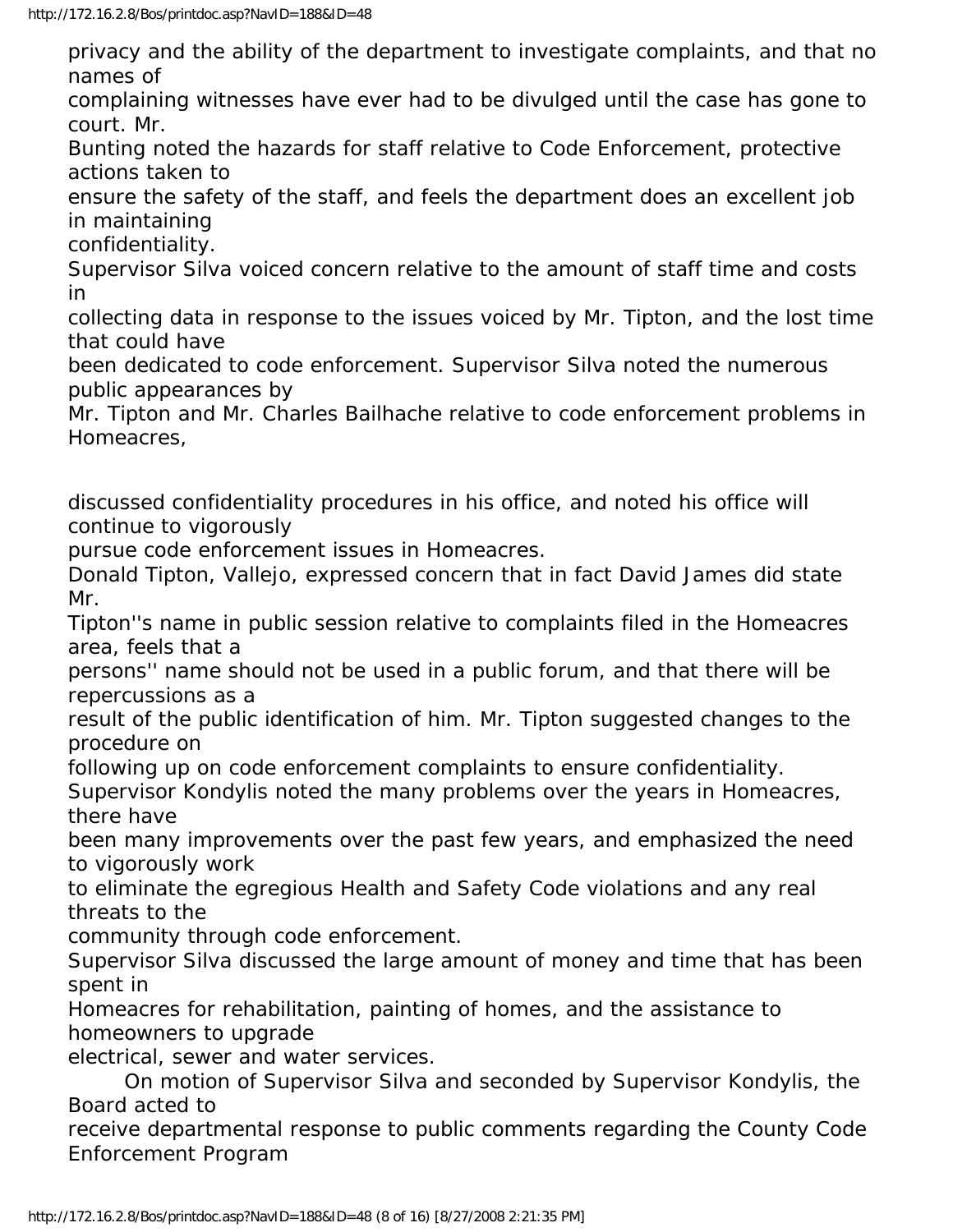and to reaffirm the County Confidentiality Policy. So ordered by a vote of 4-0; Chairman Carroll excused.

(Item 24A) DATE OF FY 2002-03 BUDGET HEARINGS CHANGED TO JULY 8, 2002

County Administrator Michael Johnson reviewed the information contained in the

Agenda Submittal from his department dated March 26, 2002, incorporated herein by reference,

regarding the commencement date of budget hearings for the Fiscal Year 2002/2003. Mr.

Johnson suggested alternative dates of July 1st or July 8th.

Responding to questions posed by Vice-Chairman Kromm regarding legal requirements

to adopt the budget, Mr. Johnson noted the County can continue into the next fiscal year with

existing appropriations, precluded would be any new capitol projects or new positions, and the

budget must be adopted by the end of August.

 On motion of Supervisor Thomson and seconded by Supervisor Silva, the Board acted to

change the commencement date of the budget hearings for Fiscal Year 2002/2003 to July 8, 2002. So

ordered by a vote of 4-0; Chairman Carroll excused.

(Item 24B) FINANCIAL ASSISTANCE FOR THE CORDELIA FIRE PROTECTION

DISTRICT AND SUISUN FIRE PROTECTION DISTRICT, APPROVED

County Administrator Michael Johnson reviewed the information contained in the

Agenda Submittal from his department dated March 26, 2002, incorporated herein by reference.

Mr. Johnson noted that errors were identified regarding the disbursement of tax dollars to the

Suisun and Cordelia Fire Protection Districts. The State Board of Equalization has made

corrections to the books to rectify the disbursement allocations. Mr. Johnson reviewed the

negative impacts this correction will have on the districts, the requests from the districts for

financial assistance, and the recommendations.

Carl Hakenen, Chairman Cordelia Fire Protection District, noted the importance of fire

and safety protection, the district receiving notification in July of 2001 of this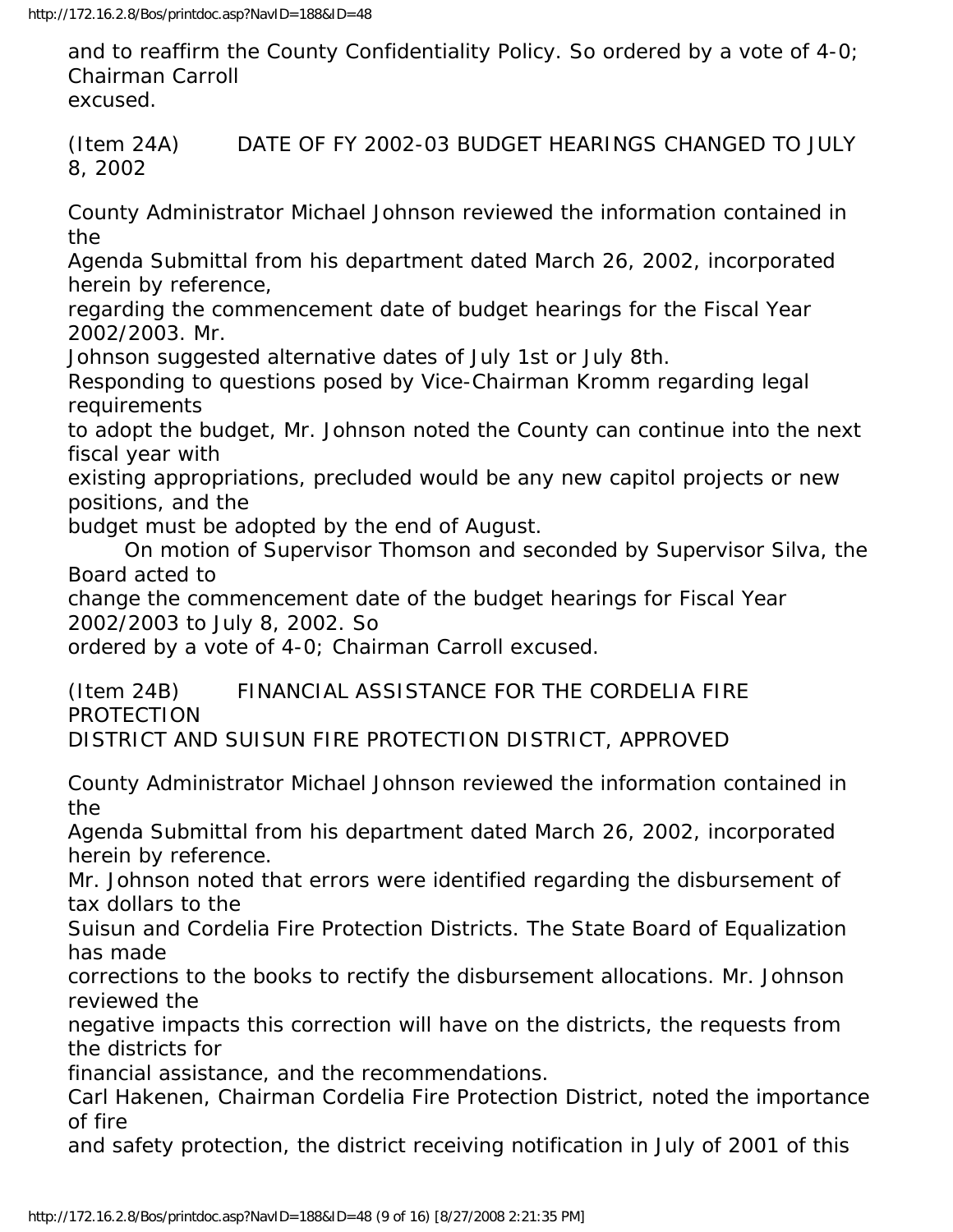error, and that

information has been slow coming to the district. Mr. Hakenen voiced concern with the 50%

allocation, since the district is currently running on a bare bones budget, and this cut will not

allow enough funds for the district to function. There have been many budget cuts, but there are

many mandates and other costs that the district has no control over. The district has made

attempts to secure outside revenue through grants and cost recovery programs. There is a draft of

a special tax initiative, but a lot of public education will be needed to get this measure passed.

Mr. Hakenen requested additional funding.

Jeff Dittmer, Cordelia Fire District, noted this shortfall would mean a reduction in staff or

spending district reserves. Mr. Dittmer outlined the unique staffing model of the district

comprising of three full-time paid staff, twenty-six volunteers, and a volunteer resident program.

Mr. Dittmer outlined the drastic changes and cuts that would need to be done if this small

number of paid staff is cut. There would be other repercussions regarding auto aid with the City

of Fairfield and it will limit the ability for the district to provide aid to the rest of the County.

Currently the district has approximately 9 months of reserves, those funds could be spent, but

would leave the district in a worse financial status. The district is just getting by with the current

budget. Mr. Dittmer gave a brief history of the effects of Proposition 13, and noted that only 5¢

of each tax dollar goes to the fire district.

Lewis Broschard, Fire Chief Cordelia Protection District, discussed the transition from a

traditional volunteer fire district to the current innovative and creative service based organization

that was done without increased costs. Everything possible has been done to reduce costs,

payroll has been reduced by 25% while increasing the personnel available to respond to the

community on a daily basis, along with pursuing outside revenue sources. Mr. Broschard noted

ambulance response times in their area, and the ability of the district to get a paramedic to the

scene within 5 minutes which saves lives. The Cordelia Fire District is a resource for the entire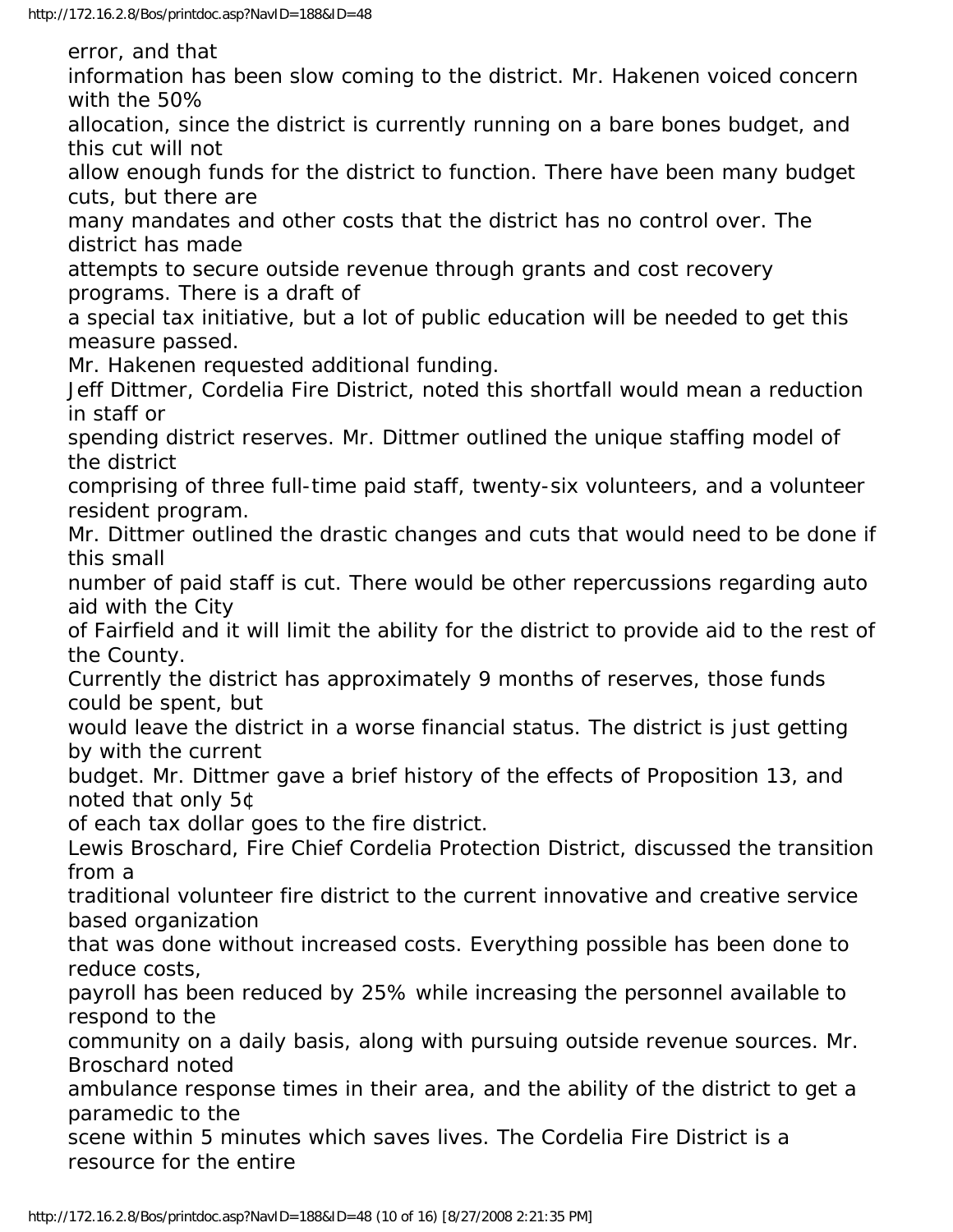County, the district does provide aid to other communities in the County, and is a viable part of the entire County system. Mr. Broschard requested full funding for the next fiscal year, with the understanding the district is working to go to the public for financial support. Larry Holdener, Commissioner Suisun Fire Protection District, noted that due to errors made by other governmental agencies the district has been forced into a financial crisis. There are only two paid employees, and the district maintains two stations and fourteen pieces of equipment. The district is the first responder for over 103,000 acres averaging 550 calls per year. The district is pursuing an assessment tax, and Mr. Holdener feels the district will meet the July 2002 requirements. Mr. Holdener noted many mandates of the district, over which they have no control, rising costs, and noted the Rockville Cemetery District receives more taxes for the dead than the Suisun Fire District does to take care of the living. Mr. Holdener requested full funding of the district, and noted that if the services were contracted out it would cost the County \$1.25 million to keep 911 working. Terry Blanc, Chief of Suisun Fire District, discussed the family multigenerational volunteers at the district, and gave a brief history of the district. Mr. Blanc noted auto-aid agreements with Fairfield and Napa County and how critical these agreements are. If the cuts are made there will be no staffing at the stations which will mean the district would loose the time frame for the auto aid, and noted the drastic impacts for residents in the Tolenas area, schools in those areas, and the lower part of Fairfield. Responding to questions posed by Supervisor Thomson regarding granting the funds and if the tax initiative does not pass what will happen to the district, Mr. Blanc noted the district would revert back to 100% volunteer force if the special tax initiative does not pass. The volunteers would respond from their homes, which will be a problem due to the traffic problems in the area, and Mr. Blanc noted the problems in recruiting volunteers. Supervisor Silva noted the importance of 911 and a rapid response to preserve the health and safety of the communities. Supervisor Silva voiced concern with funding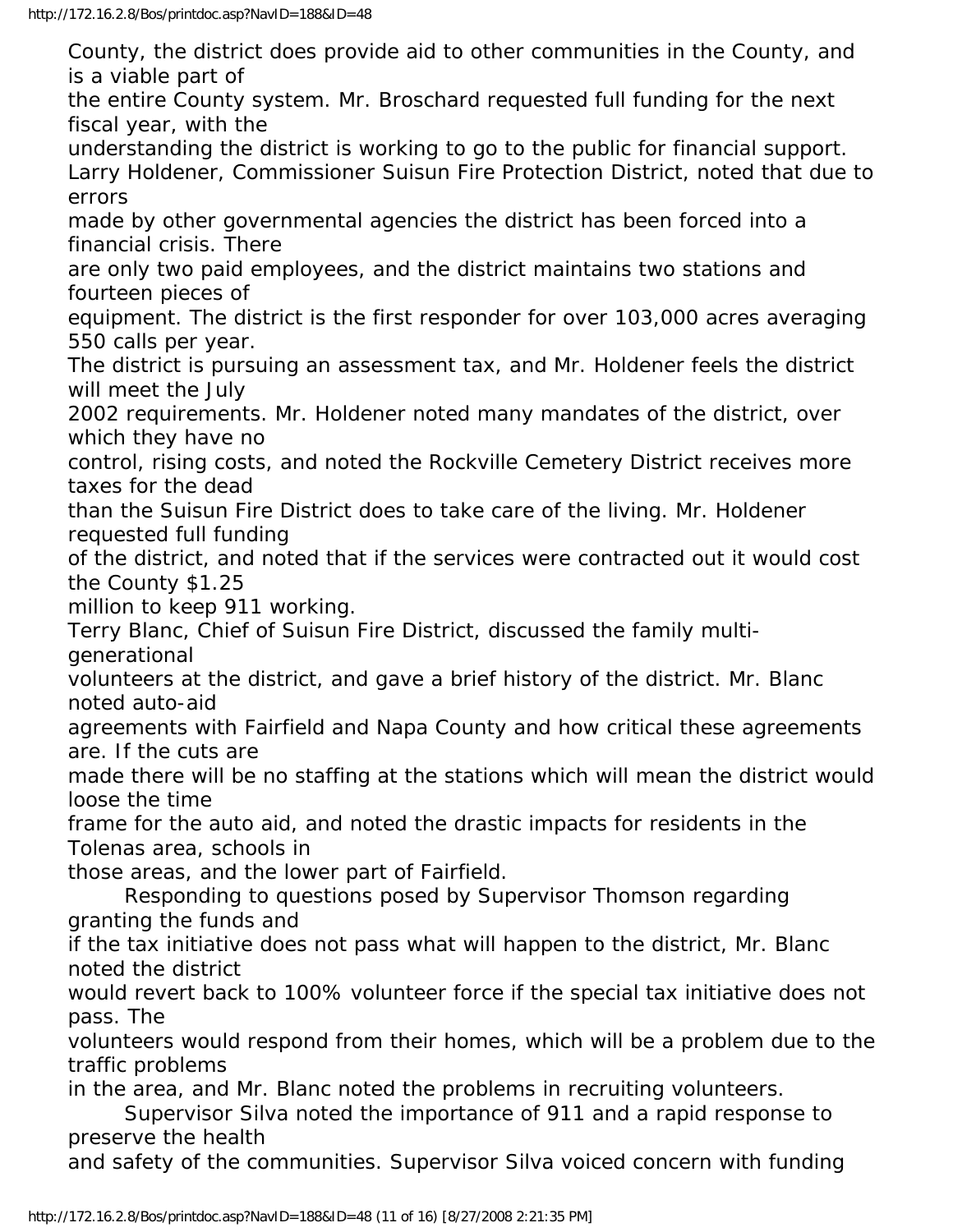and with deferring

of building maintenance at the districts. Supervisor Silva noted the districts are needed,

volunteers are important and becoming harder to recruit, supports 100% financing, and will work

to help the districts secure a tax for future funding.

 Supervisor Kondylis feels those that benefit from the districts should determine the level

of service and what they are willing to pay for that service, and feels the issue must go to the

voters. Supervisor Kondylis noted support for the County Administrator''s recommendations for

50% as a grant, but if the other 50% is really needed it should be available in the form of a loan.

 Supervisor Thomson noted support for a 100% loan up front with repayment terms to be

negotiated. Other fire districts within the county will want additional funds if funds are granted.

 Mr. Broschard voiced concerns with repayment due to the lack of an established revenue

stream, and with many outstanding questions that need to be answered before committing to a

loan.

 Mr. Blanc feels that a loan would only create additional problems, and feels that a parcel

tax will pass.

 Supervisor Silva voiced concern if these districts fail, the burden of providing fire

protection will come back to the Board of Supervisors.

 Supervisor Kondylis voiced concern with what the County responsibility and liability

would be if the fire districts fail, and questioned what will the responsibility be if the citizens do

not want these services.

 Vice-Chairman Kromm voiced concern with the loan approach, and if the County would

have the responsibility to provide fire service if a tax initiative fails.

 Mr. Johnson noted the County is not statutorily responsible to provide fire service. Mr.

Johnson noted the Suisun Fire Protection District is currently working with Auditor''s Office to

remedy a problem, in the amount of \$67,000, of funds that should have gone to Vacaville.

 Supervisor Thomson noted other special districts could fall under the same situation, and

is willing to give a grant for the first six months and then work out a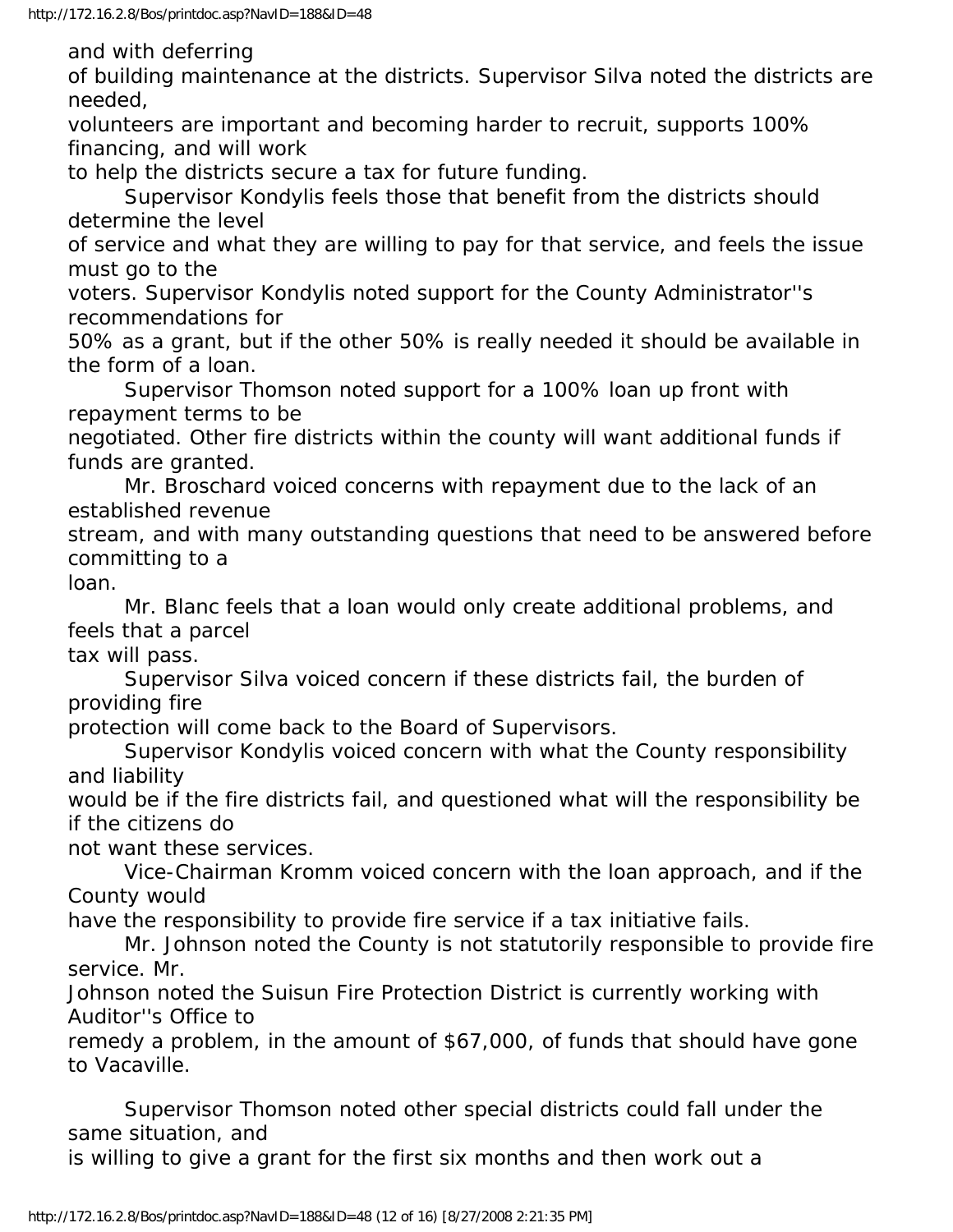repayment schedule if the

voters decide they want to continue with the same level of service. It is not fiscally responsible

to just give the money to the district.

 Vice-Chairman Kromm feels fire service across the county needs to be reviewed, and is

inclined to endorse a loan arrangement hoping a financing measure can be passed.

 Supervisor Silva noted these two districts have seen dramatic growth, supports a 50%

grant, the County should work with the two districts to establish a tax initiative, and feels a

repayment schedule can be developed with the tax initiative if the other 50% is needed.

 For clarification Vice-Chairman Kromm noted there would be a 50% grant per the staff

report, and the second 50% would be in the form of a loan. Repayment terms would be worked

out.

 Responding to a question posed by Mr. Johnson regarding inclusion of the \$67,000 issue

of the Suisun Fire Protection District, Supervisor Silva noted this discussion only addresses the

Board of Equalization tax issue.

 Vice-Chairman Kromm feels the loan should be on a five-year repayment schedule with

little or no interest, but is concerned if the tax initiative fails.

 Mr. Johnson suggested a three to five-year payback schedule, and to use the lost interest

earnings from the County Treasury as a basis for the interest on the loan.

 Supervisor Thomson noted the repayment schedule must depend on negotiations, the

districts can not be burdened with a payment that will put them under.

 Responding to questions posed by Mr. Hakenen regarding the amount the funding would

be based on, Mr. Johnson noted the intent is to utilize the known amount, essentially the

overpayment, and take that dollar amount and do a 50% cash grant and 50% loan. Supervisor

Kondylis agreed that the known figure should be used.

 On motion of Supervisor Silva and seconded by Supervisor Kondylis, the Board acted to

approve a 50% grant, and a 50% loan if needed to the Cordelia and Suisun Fire Protection Districts.

The interest would be based on the Treasury Portfolio return, with negotiations for a goal of a five-

year repayment schedule. So ordered by a vote of 4-0; Chairman Carroll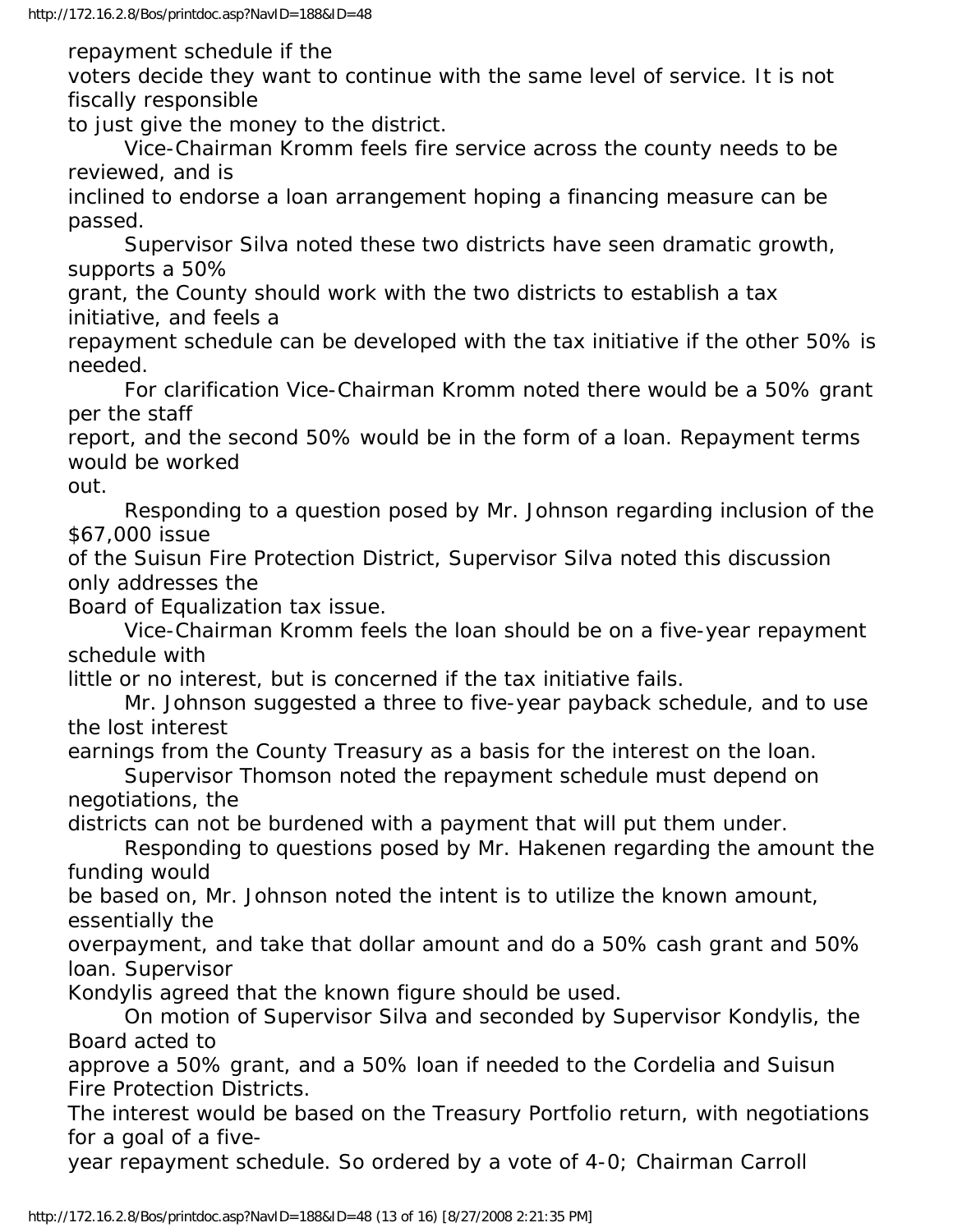excused.

(Item 26) RESOLUTION NO. 2002-050 OF NECESSITY AUTHORIZING THE CONDEMNATION OF PROPERTY NEAR FLANNERY ROAD FOR THE CONSTRUCTION OF THE BRIDGE ON FLANNERY ROAD AT THE BIG DITCH (WILLIS E. SAYNE 1996 FAMILY TRUST), ADOPTED

 RESOLUTION NO. 2002-051 OF NECESSITY AUTHORIZING THE CONDEMNATION OF PROPERTY NEAR FLANNERY ROAD FOR THE CONSTRUCTION OF THE BRIDGE ON FLANNERY ROAD AT THE BIG DITCH (HATCH INVESTMENTS AND CODERRE TRUST), ADOPTED

The Board was provided with an Agenda Submittal from the Department of **Transportation** 

dated March 26, 2002, incorporated herein by reference, regarding condemning property that is need

for replacement of the Flannery Road Bridge at the Big Ditch.

Vice-Chairman Kromm opened the public hearing. As there was no one who wished to

speak on this matter, the public hearing was closed.

 On motion of Supervisor Thomson and seconded by Supervisor Kondylis, the Board

acted to adopt Resolution No. 2002-050 of Necessity Authorizing the Condemnation of Property

near Flannery Road for the Construction of the Bridge on Flannery Road at the Big Ditch (Willis

E. Sayne 1996 Trust), and to adopt Resolution No. 2002-051 of Necessity Authorizing the

Condemnation of Property near Flannery Road for the Construction of the Bridge on Flannery

Road at the Big Ditch (Hatch Investments and Coderre Trust). So ordered by a vote of 4-0;

Chairman Carroll excused. (see Resolution Book)

(Item 27A) E. DEXTER MAYHOOD, III REAPPOINTED TO THE MONTEZUMA FIRE PROTECTION DISTRICT

On motion of Supervisor Kondylis and seconded by Supervisor Thomson, the Board

acted to reappoint E. Dexter Mayhood, III to the Montezuma Fire Protection District for a term to

expire March 1, 2006. So ordered by a vote 4-0; Chairman Carroll excused.

(Item 27B) JOHN L. POTTER APPOINTED TO THE SOLANO COUNTY AVIATION ADVISORY COMMITTEE/SOLANO COUNTY AIRPORT LAND USE **COMMISSION**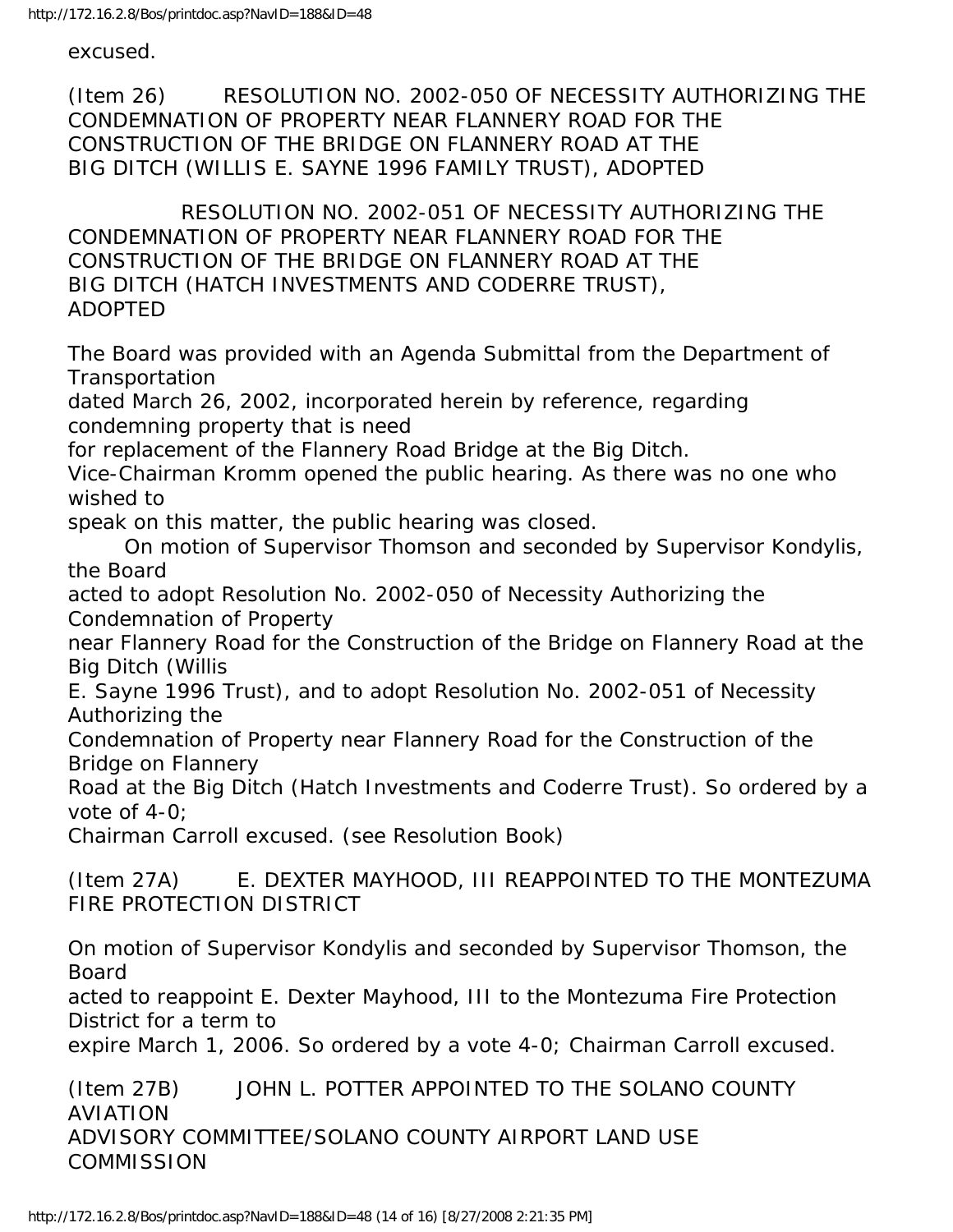On motion of Supervisor Kondylis and seconded by Supervisor Thomson, the Board acted to appoint John L. Potter to the Solano County Aviation Advisory Committee/Solano County Airport Land Use Commission to fill an unexpired term that is due to expire January 1, 2004. So ordered by a vote of 4-0; Chairman Carroll excused. (Item 27C) VIOLA ROBERTSON REAPPOINTED TO THE SOLANO COUNTY EQUAL EMPLOYMENT OPPORTUNITY COMMITTEE On motion of Supervisor Kondylis and seconded by Supervisor Thomson, the Board acted to reappoint Viola Robertson to the Solano County Equal Employment **Opportunity** Committee for a term to expire April 7, 2004. So ordered by a vote of 4-0; Chairman Carroll excused.

(Item 25) LOCAL MENTAL HEALTH BOARD ANNUAL REPORT FOR THE YEAR 2001 RECEIVED

The Board was provided with an Agenda Submittal from Health and Social Services dated

March 26 2002, incorporated herein by reference, regarding the annual Local Mental Health Board

Annual Report for the year 2001.

Debbie Teal, Vice-President of National Association for the Mentally Ill (NAMI) Solano

County and chair for the Consumer Family Advocacy Committee and family member, voiced

concern with watching your family member get sicker and sicker and not knowing what to do. Ms.

Teal discussed the importance of a family advocate, and requested the position of family advocate be

extended to full time.

Sharon Hilliard, NAMI/family member, requested the family advocate position be expanded

to full time. Ms. Hilliard gave a brief family history in relation to mental illness, and discussed the

importance of a family advocate.

Betty Ann Warner, NAMI, requested the family advocate position be expanded to full time.